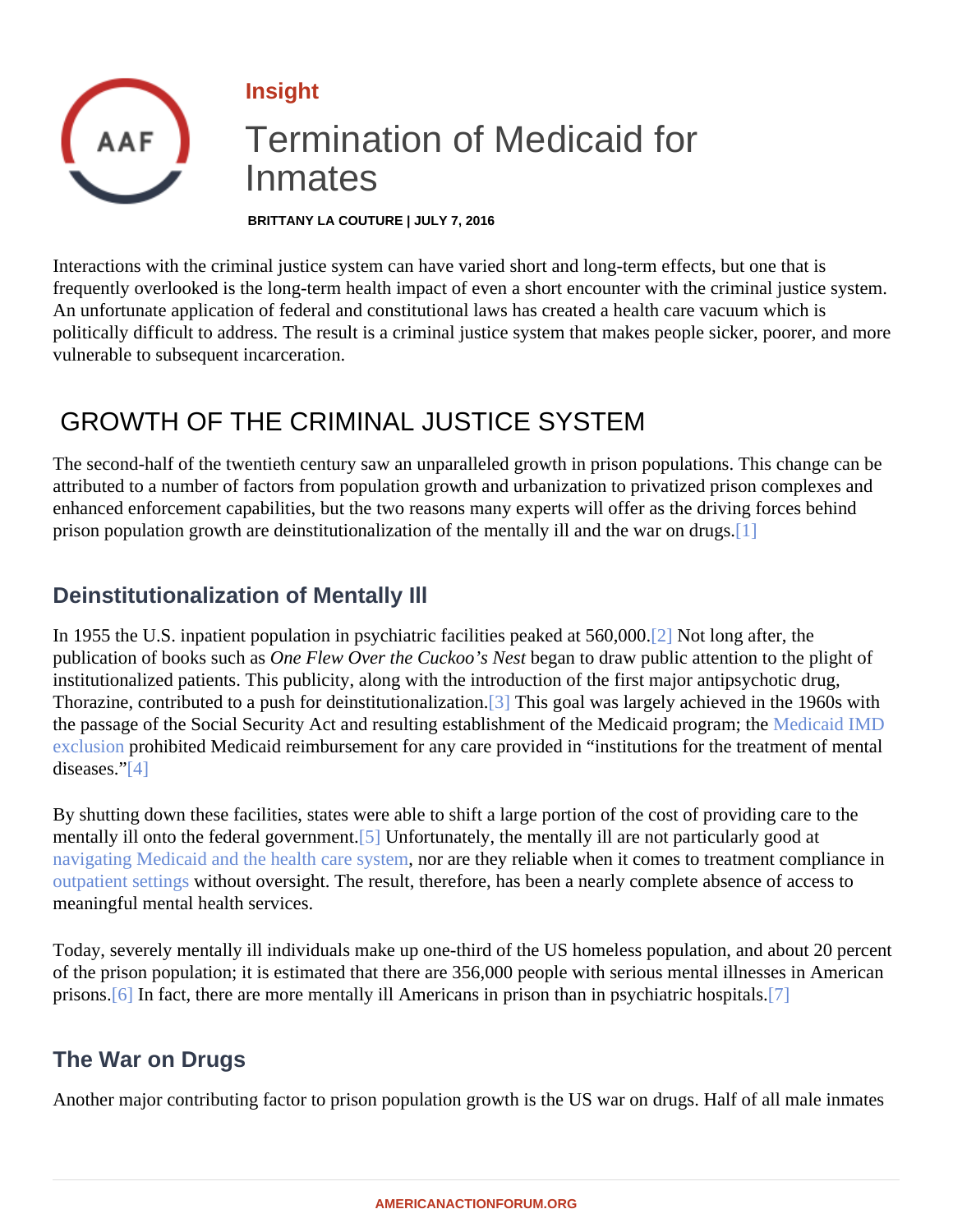<span id="page-1-0"></span>and 60 percent of female prisoners have been convicted of a dru[g cr](#page-4-0)ime 80 percent of these convicts were charged with possession of an illegal drug with no intent to dist[ribu](#page-4-0)te fastest-growing population of federal prisoners is drug offenders, and mandatory minimum sentencing for drug violations has significantly expanded the number of drug offenders in prison—this population has increased ten-fold since]1980.

These factors, among others, have contributed significantly to the growth of the U.S. prison population, and to the need for adequate health services for individuals involved with the criminal justice system.

# A CONFLICT OF LAWS

Health care gaps among those recently released from law enforcement custody arise, like so many problems a result of well-meaning federal legislation. In 1976, the Supreme Court ruled that the adequate provision of health care services is a right guaranteed to any individual in state custody under the Eighth Amendment's prohibition on cruel and unusual punish[ment.](#page-4-0) Because the state is required to provide these services, Congress, in the Social Security Act, prohibited any federal Medicaid payments "with respect to care or servic for any individual who is an inmate of a public instit[ution](#page-4-0) (except a patient at a medical institution)."

Thirty-eight states currently interpret this legislative language to require that Medicaid enrollees be dropped from the program upon being brought into cust[ody,](#page-4-0) though states and counties do delay termination of Medicaid benefits for a period of time that ranges from thirty days to a  $\psi$ ear.

Being an 'inmate of a public institution' does not require that the individual be convicted or even charged with crime, nor that there be a sentence of any specific length of time for Medicaid enrollment to be terminated. In practice, termination occurs when an enrollee's Medicaid card is collected on intake and never returned.

The remaining twelve states read the legislative language to mean that Medicaid funds may not be used to pay for health care provideid the prison but if an inmate who is enrolled in Medicaid becomes seriously ill and is transferred to a "public… medical institution," Medicaid may pay for those services. This reading of the law seems to counter Congress' intent because it results in the federal government paying for health care provide someone who is still in the custody of the state and is therefore ineligible to receive Medicaid benefits. However, this counter-intuitive reading does enable those twelve states to maintain inmates' Medicaid enrollment<sup>[15]</sup> Even in those states where enrollment is suspended, information submitted to the Social Security Administration (SSA) may lead to termination of benefits for individuals whose eligibility is based on Social Security eligibility<sup>16</sup>

Local social security offices, under authority of the SSA, run the Bounty Update Control System (BUCS) on the first business day of each month, which reports the social security numbers of new inmates. This information used to terminate benefits for which inmates of institutions are otherwise eligible, including Social Security Disability Insurance and Medicaid. To encourage jails and prisons to participate in this program, social securit agencies offer a 'bounty' of up to \$400 per inmate whose benefits are ter[minat](#page-5-0)ede \$400 is paid directly to the state or local institution out of the Social Security trust [und].

The program stipulates that the incentive payments should not be paid if the inmate is released within 30 day arrest; however, if the payment is paid out before the state or municipality updates its records, the erroneous payments cannot be recovered and the SSA will not lit[igate](#page-5-0).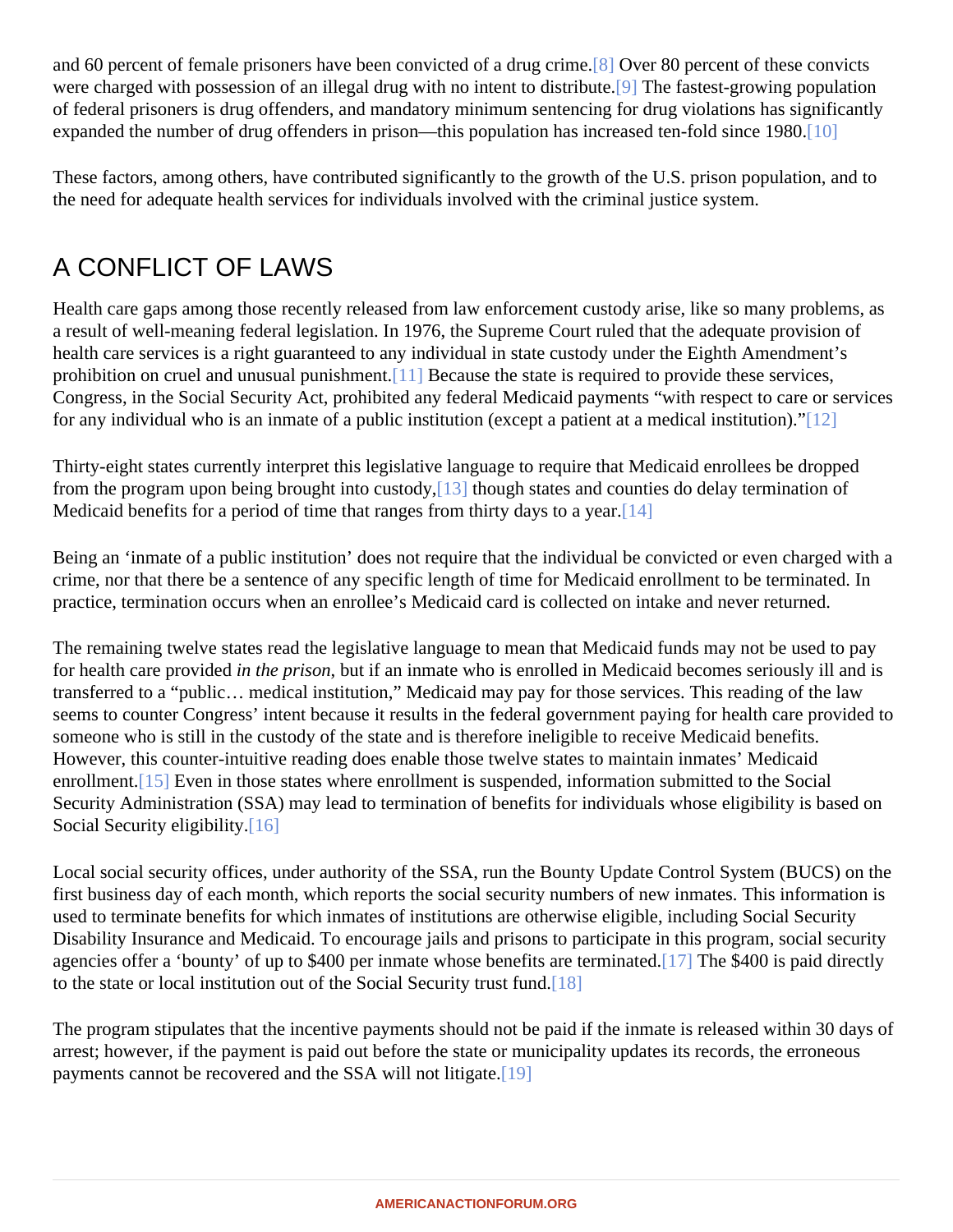<span id="page-2-0"></span>This 'snapshot' approach to collecting social security numbers of inmates is a burden on those inmates who are eligible for Medicaid. It is like a game of Russian roulette: the more nights spent in jail, and the closer they are to the end of the month, the more likely an individual is to have their personal information reported to BUCS and have their benefits revoked. As the Affordable Care Act shifts more Americans into the Medicaid program, more people will be put at risk of losing access to services.

## OUTCOMES OF MEDICAID TERMINATION

Individuals who have recently been released from prison or state custody may soon find that their Medicaid enrollment has been terminated as a result of that institutionalization. Estimates show that 70-90 percent of recently released individuals are uninsured, and one-third of uninsured Americans have recently been in cont with the criminal justice syste $[21]$  This is especially troubling in light of the fact that these same people experience mental illness, substance abuse disorders, chronic conditions, and infectious disease at a rate set times higher than the general popula[tion.](#page-5-0)

Once an individual's Medicaid enrollment has been terminated, he or she must re-apply for coverage. The application process is limited by law to no more than 90 days (depending on the basis for eligibility), in additio to the time it takes to find an appointment.

During the up to 90 days between submitting an application for Medicaid and enrollment, these individuals may be unable to access necessary yet expensive health care services or prescription drugs unless their condition deteriorates and they are forced to go to an emergency room Where A mandates that they be provided care, regardless of ability to pay.

This disruption in care during the initial transition period has been linked to poorer health outcomes. One study found that recent releases experienced a twelve-times higher risk of death than the general [popu](#page-5-0)lation. spike in mortality is attributable, at least in part, to substance abuse relapse, prescription drug non-complianc and gaps in treatment for mental illness during a particularly vulnerable time of life.

Access to appropriate health services not only impacts individuals' long-term health outcomes, but also the likelihood of subsequent reincarceration. An Urban Institute study found that recent releases with physical illnesses had poorer employment outcomes and were more likely to be reincarcerated for parole *Violations*. Similarly, a 2011 Pew study found that continuous access to mental health and substance abuse treatment d reintegration was correlated with lower rates of recidi[vism](#page-5-0). By making health care available, states were able reduce the burden of crime, as well as the expenses of enforcing, prosecuting, and housing convicts of additional crime\$27]

## ADDRESSING THE PROBLEM

On April 28, 2016, CMS reiterated earlier guidance explaining its position that Medicaid enrollees may have their enrollment 'suspended' rather than terminated in order to preserve access for individuals who are temporarily involved with the criminal justice system.

This guidance addresses one problem in the system—that individuals with shorter stays in institutions may lo Medicaid enrollment. While it is only guidance and though the April 2016 guidance does contain some clarifying information about provision of care while under community supervision, it did not provide any new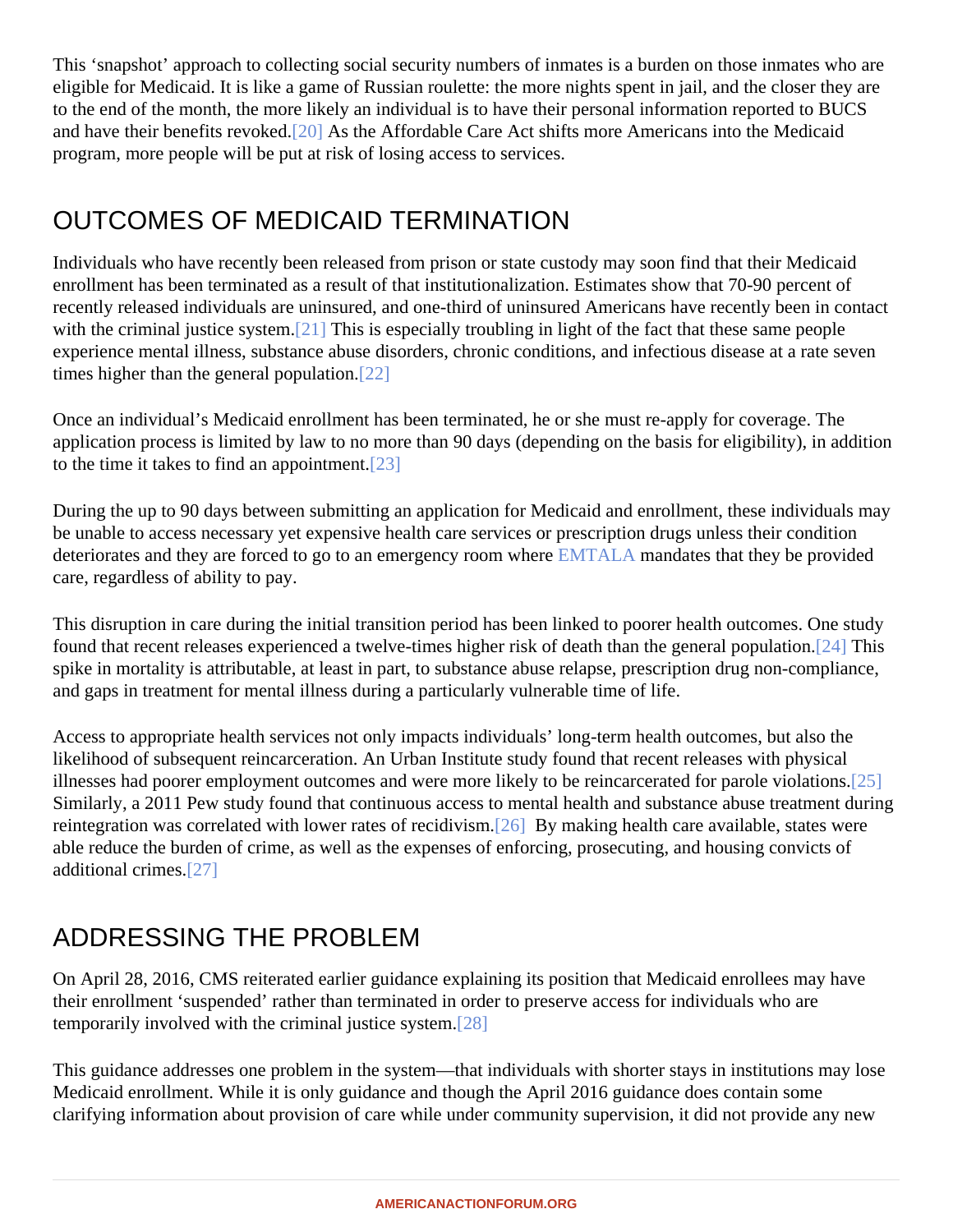<span id="page-3-0"></span>information or incentive to encourage states to adopt Medicaid 'suspension' rather than terminatio[n pol](#page-5-0)icies. In fact, a 2014 Office of Inspector General's (OIG) report estimated that between 2008 and 2013 BUCS paid over \$141 million to state and local corrections facilities. OIG also estimated that about a quarter of those payments were improper.

The guidance itself is problematic as it completely ignores both Congressional intent and the plain meaning of the words in the Social Security Act. The coverage exception was intended to limit Federal liability for health care costs incurred by individuals in jails and prisons, and the only way that intent is satisfied is for all inmates' coverage to be terminated.

#### A New Proposal

Any plan to address the problems associated with terminating Medicaid eligibility should contain three key elements: congressional action, differentiation between the accused and convicted, and state involvement in release enrollment programs.

Congress' intent to limit Federal liability for health expenses incurred by incarcerated individuals was clear. It in keeping with the language of the Eighth Amendment and the fact that no similarly situated individuals with private insurance are expected to maintain enrollment over the course of an extended sentence. Therefore, it be necessary for Congress to clearly articulate that the federal match should not be applied at the care expenses of any risoner from intake through release.

Congress should also clarify that inmates who have not been sentenced, or convicted prisoners who will serve no more than 90 days, should not have their enrollment terminated. Instead, suspending enrollment pending their release will close the 90-day gap between when an inmate is released and when Medicaid enrollment w be re-established.

States should take on the task of implementing a program to help inmates slated to be released within 90 day re-enroll in the appropriate programs and to find local health care providers accepting Medicaid enrollees to enhance continuity of care. Prisons may receive up to a 50 percent match for programs that help inmates enroll in Medicaid or access post-release care through Medicaid Administrative Claiming if they are a qualified Medicaid claiming facility<sup>[31]</sup> CMS could further encourage this practice by re-directing 'bounty' funds towards re-enrollment programs.

Some states, such as Ohio, have already implemented programs like this to assist inmates with Medicaid enrollment as they approach their release [date](#page-5-0). The Ohio program trains inmates to serve as peer counselors to others approaching release, and assists them with filing the appropriate papery of ficials anticipate that this new program will increase continuity of care and reduce recidivism.

### **CONCLUSION**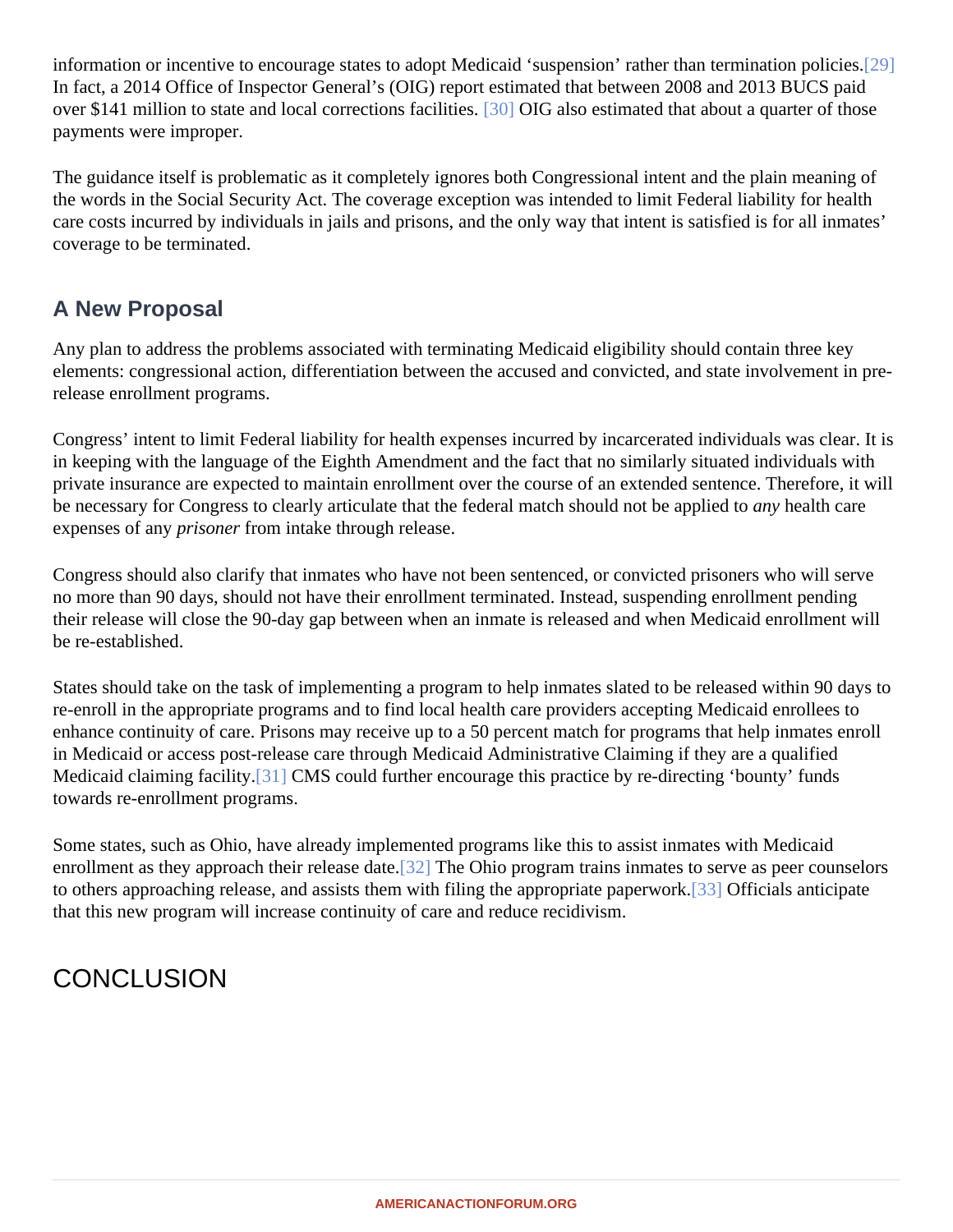<span id="page-4-0"></span>Both the Eighth Amendment and the Social Security Act that created Medicaid were intended to help and protect the most vulnerable individuals in our society. Yet, the combination of the two has created a perfect storm where some of the most vulnerable people are stripped of the safety-net Medicaid provides and left in a situation where they are more prone to failure and reincarceration. Current laws too often funnel at-risk individuals into a cycle of illness, incarceration, treatment, release, loss of services, and reincarceration.

[\[1\]](#page-0-0)http://law.stanford.edu/wpcontent/uploads/sites/default/files/childpage/632655/doc/slspublic/Report\_v12.pd http://harvardjol.com/wp-content/uploads/2015/06/HLL104\_crop1.pdf.

[\[2\]](#page-0-0) http://www.pbs.org/wgbh/amex/nash/timeline/timeline2.html.

[\[3\]](#page-0-0) http://www.pbs.org/wgbh/amex/nash/timeline/timeline2.html.

[\[4\]](#page-0-0) http://americanactionforum.org/insights/the-problems-with-the-imd-exclusion.

[\[5\]](#page-0-0) http://americanactionforum.org/insights/the-problems-with-the-imd-exclusion.

[\[6\]](#page-0-0) http://www.theepochtimes.com/n3/1919593-funneling-the-mentally-ill-into-the-criminal-justice-system/.

[\[7\]](#page-0-0) http://www.treatmentadvocacycenter.org/a-failed-history; http://www.treatmentadvocacycenter.org/storage/documents/final\_jails\_v\_hospitals\_study.pdf.

[\[8\]](#page-1-0) http://www.bjs.gov/content/pub/pdf/p14.pdf.

#### [\[9\]](#page-1-0)

http://www.drugpolicy.org/sites/default/files/DPA%20Fact%20Sheet\_Drug%20War%20Mass%20Incarceration

#### [\[10\]](#page-1-0)

http://www.drugpolicy.org/sites/default/files/DPA%20Fact%20Sheet\_Drug%20War%20Mass%20Incarceration

 $[11]$  Estelle v. Gamble 429 U.S. 97 (1976).

[\[12\]](#page-1-0) http://americanactionforum.org/insights/the-problems-with-the-imd-exclusion; 42 CFR §435.1009; http://www.gpo.gov/fdsys/pkg/CFR-2002-title42-vol3/pdf/CFR-2002-title42-col3-sec435-vol3-sec435-1009.pdf

[\[13\]](#page-1-0) https://csgjusticecenter.org/wp-content/uploads/2013/12/ACA-Medicaid-Expansion-Policy-Brief.pdf.

[\[14\]](#page-1-0) http://www.disabilitybenefitscenter.org/faq/health-insurance-in-prison.

[\[15\]](#page-1-0) https://csgjusticecenter.org/wp-content/uploads/2013/12/ACA-Medicaid-Expansion-Policy-Brief.pdf.